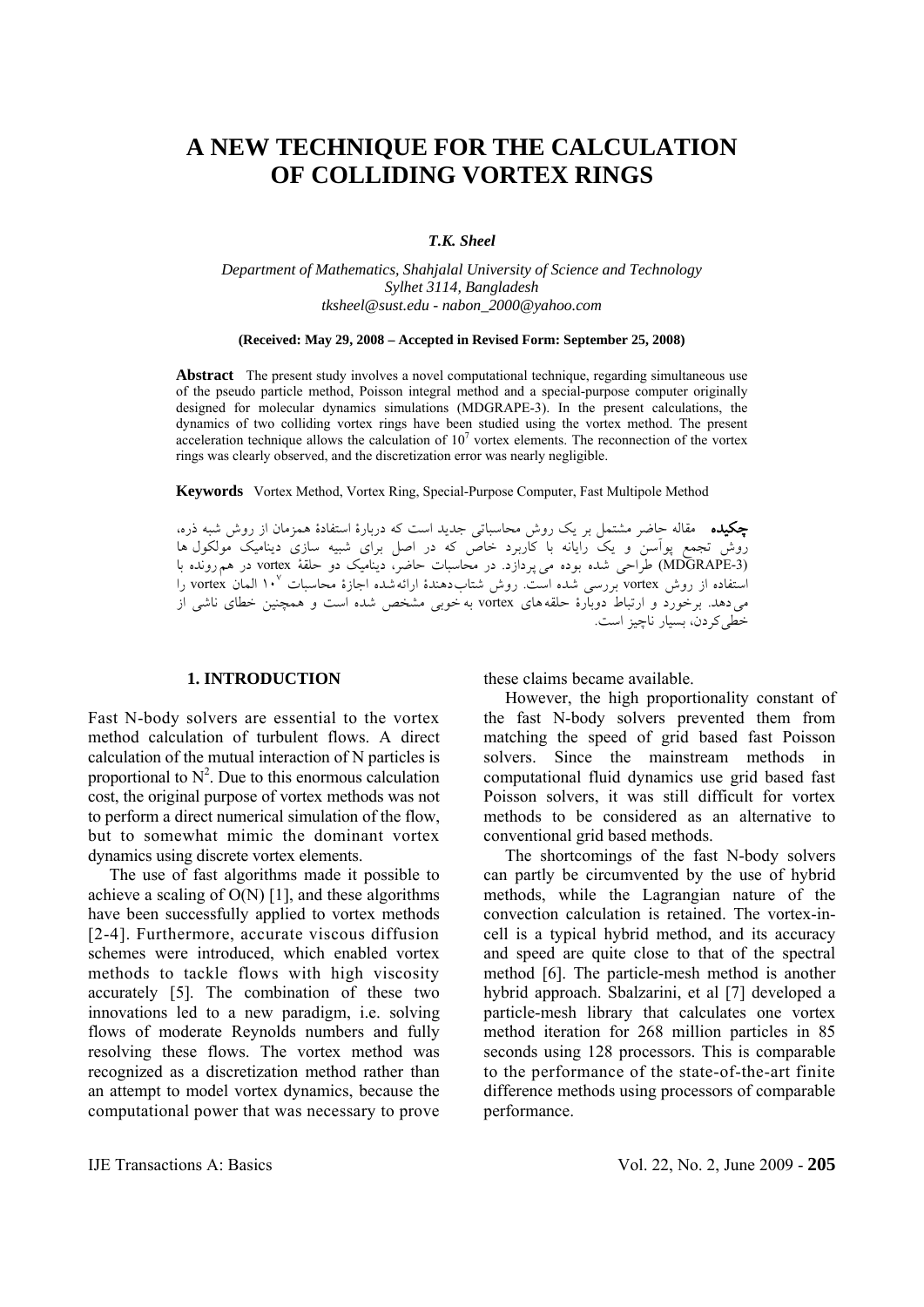Another way to fill the gap between the N-body solver and fast Poisson solver is to use a hardware specialized for N-body calculations, such as the MDGRAPE-3 [8]. Ever since the GRAPE [9] was first introduced, these special purpose computers have constantly outperformed the general-purpose computers of the same price [8]. At this point, it is not yet evident which will prevail: Grid based fast Poisson solvers on parallel general purpose architecture, or fast N-body solvers on parallel special purpose processors. In my previous study, I have calculated the direct part of the FMM on the MDGRAPE-3 [10]. In the present study, the possibility of calculating the entire fast multipole method (FMM) on the MDGRAPE-3 will be investigate by using a combination of the pseudo particle method (PPM) [11] and Poisson integral method (PIM) [12].

 The collision of vortex rings has been chosen as a test case. The following characteristics of this flow allow the author to focus on the assessment of the present acceleration technique. The flow does not involve solid or periodic boundaries, thus causes minimum complication in the implementation of the FMM itself. Also, the initial condition is simple to generate for vortex methods. Furthermore, although the initial flow field is quite simple, the collision of the rings results in a highly turbulent state, and the mixing process is strongly affected by the Reynolds number. This allow the author to assess the ability of vortex methods to handle high Reynolds number flows by using a large number of particles, which becomes possible with the use of the present acceleration method.

 At first the efficient implementation of the PPM [11] and PIM [12] on the MDGRAPE-3 has been discussed. Then these methods have been applied to the vortex method calculation of colliding vortex rings. The effect of spatial resolution at high Reynolds numbers is investigated by comparing the energy spectrum and decay rate of the kinetic energy.

#### **2. NUMERICAL METHODS**

**2.1. Vortex Method** The vortex method describes the flow field by the superposition of particles with a smooth distribution of vorticity [13]. From this vorticity, the velocity of vortex elements is calculated by the Biot-Savart equation. The vortex elements are then convected according to this velocity, and at the same time, the vorticity is updated according to the stretching and diffusion term of the vorticity equation. Only final discretized form of each equation has been shown here.

 The discretized form of the Biot-Savart equation with the high order algebraic cutoff function by Winckelmans, et al [14] can be written as:

$$
u_{i} = -\frac{1}{4\pi} \sum_{j=1}^{N} \frac{\left| r_{ij} \right|^{2} + (5/2)\sigma_{j}^{2}}{\left| r_{ij} \right|^{2} + \sigma_{j}^{2}} r_{ij} \times \gamma_{j}
$$
(1)

The subscript i stand for the target elements, while i stands for the source elements, thus  $r_{ii} = x_i - x_j$  is the distance vector.  $\gamma$  is the vortex strength and  $\sigma$  is the core radius of the vortex element. Using the same high order algebraic function as above, the stretching term becomes [14]:

$$
\frac{d\gamma_{i}}{dt} = \frac{1}{4\pi} \sum_{j=1}^{N} \left\{ -\frac{\left| r_{ij} \right|^{2} + (5/2)\sigma_{j}^{2}}{\left( \left| r_{ij} \right|^{2} + \sigma_{j}^{2} \right)^{5/2}} \gamma_{i} \times \gamma_{j} + \left( \left| r_{ij} \right|^{2} + (7/2)\sigma_{j}^{2} \left( \gamma_{i} \cdot \left( r_{ij} \times \gamma_{j} \right) \right) r_{ij} \right\} \right\}
$$
\n(2)

For the calculation of the diffusion term, the core spreading method [15] has been used, which uses the relation:

$$
\frac{d\sigma_{i}}{dt} = \frac{v}{\sigma_{i}}
$$
 (3)

The radial basis function interpolation [16] is used every ten time steps to ensure the convergence of the core spreading method [17]. The convection is solved by updating the position of vortex elements

**206** - Vol. 22, No. 2, June 2009 **IJE Transactions A: Basics**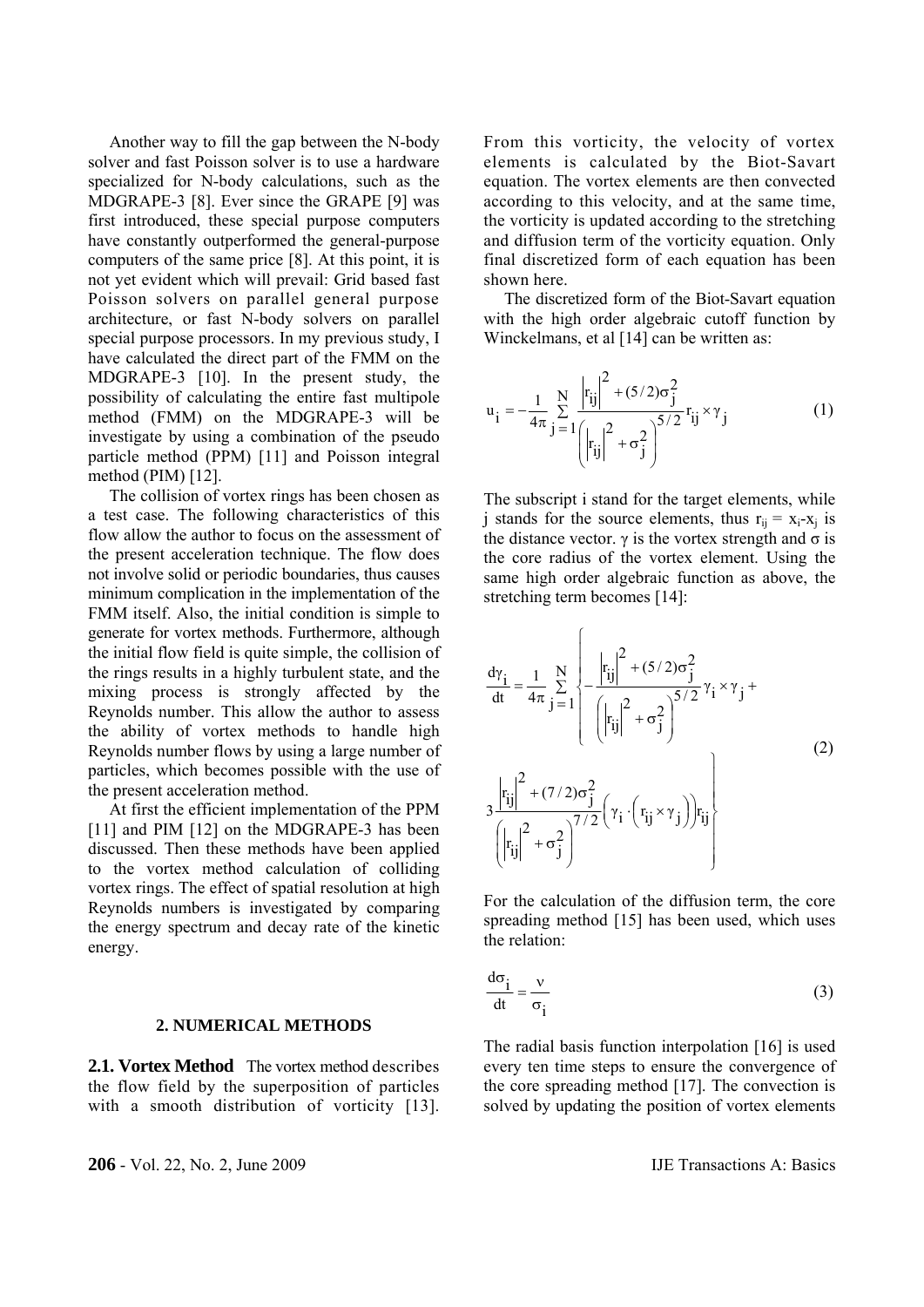according to their velocity:

$$
\frac{dx_i}{dt} = u_i
$$
 (4)

In summary, the vortex method sequentially solves Equations 1-4. The MDGRAPE-3 and FMM are used to calculate Equations 1 and 2.

**2.2. MDGRAPE-3** The MDGRAPE-3 is a special-purpose computer exclusively designed for molecular dynamics simulations. A typical MDGRAPE-3 system consists of a general-purpose computer and a special-purpose hardware connected via a PCI board. The MDGRAPE chips can only handle two types of calculations. The Coulomb potential:

$$
p_{i} = \sum_{j=1}^{N} b_{j} g\left(a \middle| r_{ij} \middle|^{2}\right)
$$
 (5)

and the Coulomb force:

$$
\mathbf{f}_{i} = \sum_{j=1}^{N} b_{j} g\left(a \middle| \mathbf{r}_{ij} \middle|^{2}\right) \mathbf{r}_{ij} \tag{6}
$$

Where g( ) is an arbitrary function, which must be defined prior to the calculation. a and  $b_i$  are constants, which can be used for scaling. The direct form of the Biot-Savart Equation 1 and the stretching term (2) can be calculated by using a combination of  $(5)$  and  $(6)$ .

The function  $g( )$  for an arbitrary value  $a|r_{ij}|^2$  is calculated by interpolation, from values that are tabulated prior to the execution of the main program. If the interparticle distance is such that  $a|r_{ij}|^2$  falls out of this tabulated domain, the MDGRAPE assumes g( ) is zero. The number of tabulated points is constant, thus defining the table in a large domain would result in larger spacing between the tabulated points, and therefore larger interpolation error. Contrary, defining the table in a small domain would yield a higher possibility of the interparticle spacing falling outside the tabulated domain, which also causes error.

 The three critical issues regarding the implementation of the MDGRAPE on vortex methods are the efficient calculation of the Biot-Savart and stretching equation, the optimization of the table domain, and the minimization of the

round-off error caused by the partially single precision calculation in the MDGRAPE. These problems were investigated by Sheel, et al [18] for the preceeding but similar machine; MDGRAPE-2. The only difference between the MDGRAPE-2 and MDGRAPE-3 is that the latter can simultaneously calculate along with the host machine, but can only handle a small number of source particles at once [8]. However, these differences do not have any effect on the above-mentioned critical issues, and the findings of Sheel, et al [18] can be directly used for the MDGRAPE-3.

**2.3. PPM on MDGRAPE-3** It is possible to calculate the direct summation of Equation 1 and 2 on the MDGRAPE-3. However, the translation of the multipole expansion and local expansion cannot be calculated on the MDGRAPE-3 since Equations 5 and 6 cannot separate the distance vector into an angle and distance, which is critical for evaluating the spherical harmonics. Therefore, only the direct summation is accelerated using the MDGRAPE-3, which causes an imbalance in the work load between the multipole to local translation and direct summation. The end result of this is that the optimum box level becomes much lower and the acceleration rate of the FMM decreases.

 It is possible to calculate both hot-spots of the FMM if it can be converted the multipole to local translation into a N-body problem. This requires the use of two independent methods, the PPM by Makino [11] and the PIM by Anderson [12]. Instead of calculating the multipole and local expansions at the center of the boxes, these methods calculate the physical properties of interest at quadrature points placed on a spherical shell surrounding the boxes. In contrast to the original FMM, which uses five different equations for the expansions and translations, these methods use only two. One for the multipole expansion and translation:

$$
q_{i} = \sum_{j=1}^{N} q_{j} \sum_{n=0}^{p} \frac{2n+1}{K} \left(\frac{\rho_{j}}{r_{s}}\right)^{n} P_{n}(\cos \varphi_{ij})
$$
(7)

and another for local expansion and translation:

$$
q_{i} = \sum_{j=1}^{N} q_{j} \sum_{n=0}^{p} \frac{2n+1}{K} \left(\frac{r_{s}}{\rho_{j}}\right)^{n+1} P_{n}(\cos \varphi_{ij})
$$
(8)

IJE Transactions A: Basics Vol. 22, No. 2, June 2009 - **207**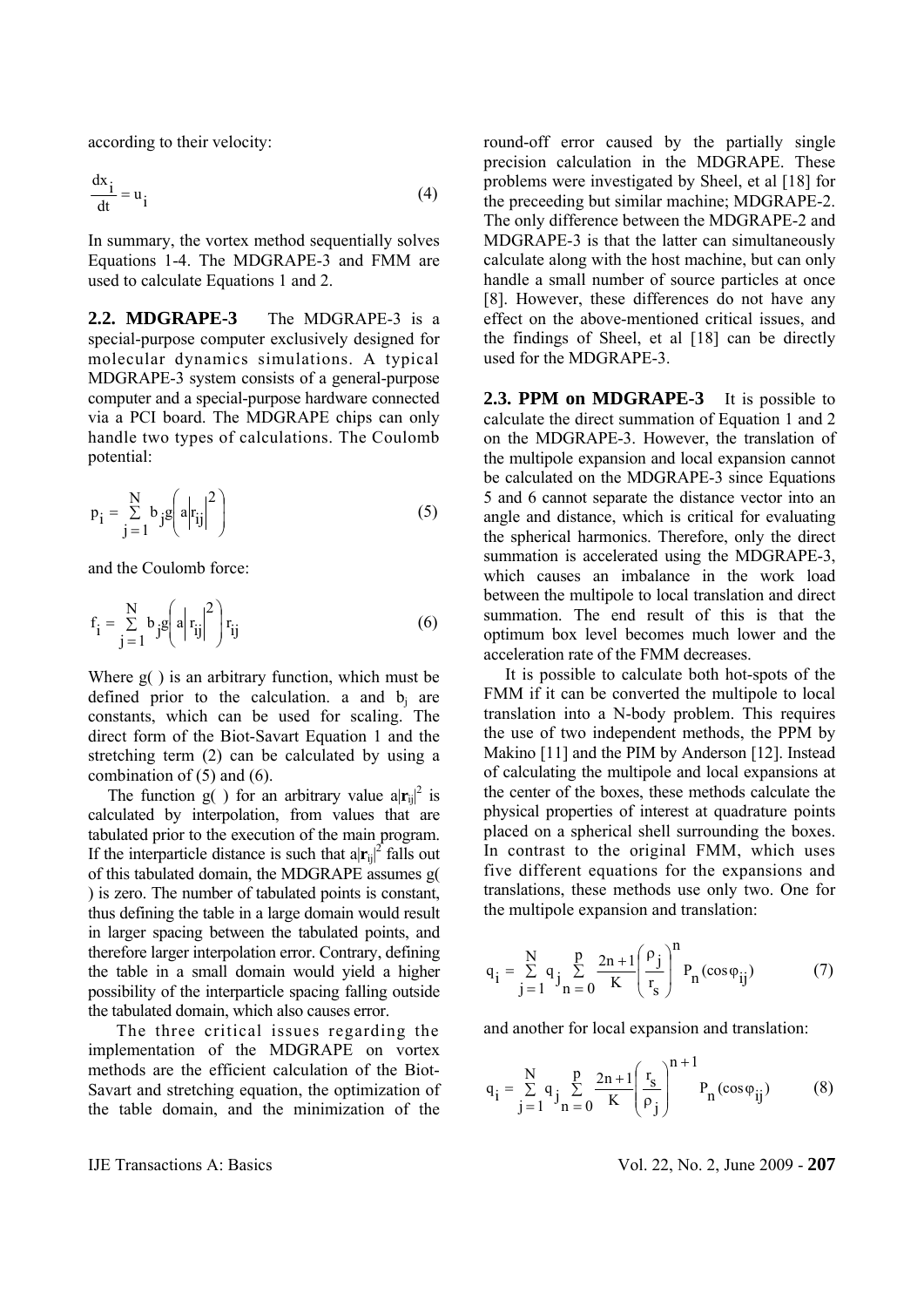q is the physical property of interest which represents the potential for Anderson's method, or source strength for Makino's method. The index i represents the value after the translation and j represents the value before. K is the number of quadrature points on the sphere surrounding the box, so the index i runs from 1 to K, and  $r_s$  is the radius of this sphere.  $\varphi_{ii}$  is the angle between the position vector of source and target particles. Given that  $x_i = (r_i, \theta_i, \varphi_i)$  and  $x_i = (\rho_i, \alpha_i, \beta_i)$ , cos  $\gamma_{ii}$  can be written as:

$$
\cos \varphi_{ij} = \frac{x_i \cdot x_j}{r_i \rho_j} \tag{9}
$$

When these equations will apply to the vortex method calculation, the potential in the Anderson's method is given by:

$$
\Phi_{\mathbf{i}} = \sum_{\mathbf{j}=1}^{N} \frac{\gamma_{\mathbf{j}}}{4\pi \mathbf{r}_{\mathbf{ij}}} \tag{10}
$$

While the source strength in Makino's method is the strength of the vortex element γ. The only difference between the PPM and PIM is the physical property of interest q. The PPM transmits all information in the form of the vortex strength  $\gamma$  and calculates Equation 10 at the final stage (local to particle translation). Contrary, the PIM calculates Equation 10 at the beginning and transmits the potential thereafter. In either case the time consuming multipole to local translation is in the form of either Equation 8 and still cannot be calculated on the MDGRAPE-3. The MDGRAPE-3 can handle Equation 10, so if the PPM is used for the upward pass and PIM for the downward pass, the multipole to local translation can be calculated on the MDGRAPE-3. For brevity, this method will refer to simply as the pseudo-particle method (PPM).

 A schematic of the flow of calculation for the PMM is shown in Figure 1. The first figure from the left shows the FMM box structure at the highest box level, containing randomly distributed particles. The second figure shows the quadrature points, which are distributed on a spherical shell surrounding the boxes. The third figure shows the same, but for larger boxes. The light gray boxes in the third and fourth figure represent the boxes that interact with the dark gray box. The fifth figure shows the FMM box structure at the optimum level along with the particles. The figures are a two-dimensional representation of a three-dimensional calculation. The flow of calculation goes from left to right. The equations that are calculated in each step are as follows. The numbers correspond to those shown in Figure 1.

- 1. Equation 10 is calculated for the quadrature points on the circumscribing sphere
- 2. Makino's method (Equation 7) is used to translate the vortex strength onto the larger spheres
- 3. Equation 10 is calculated for the quadrature points on the non-neighboring spheres
- 4. Anderson's method (Equation 8) is used to translate the potential onto the smaller spheres
- 5. Equation 10 is calculated for the quadrature points on the remaining non-neighboring spheres
- 6. Solve a system of equations given by Equation 10 to change the potential back into vortex strength. Then, calculate Equation 1 to obtain the velocity of all particles in the corresponding box



**Figure 1**. Flow of the PPM calculation.

**208** - Vol. 22, No. 2, June 2009 IJE Transactions A: Basics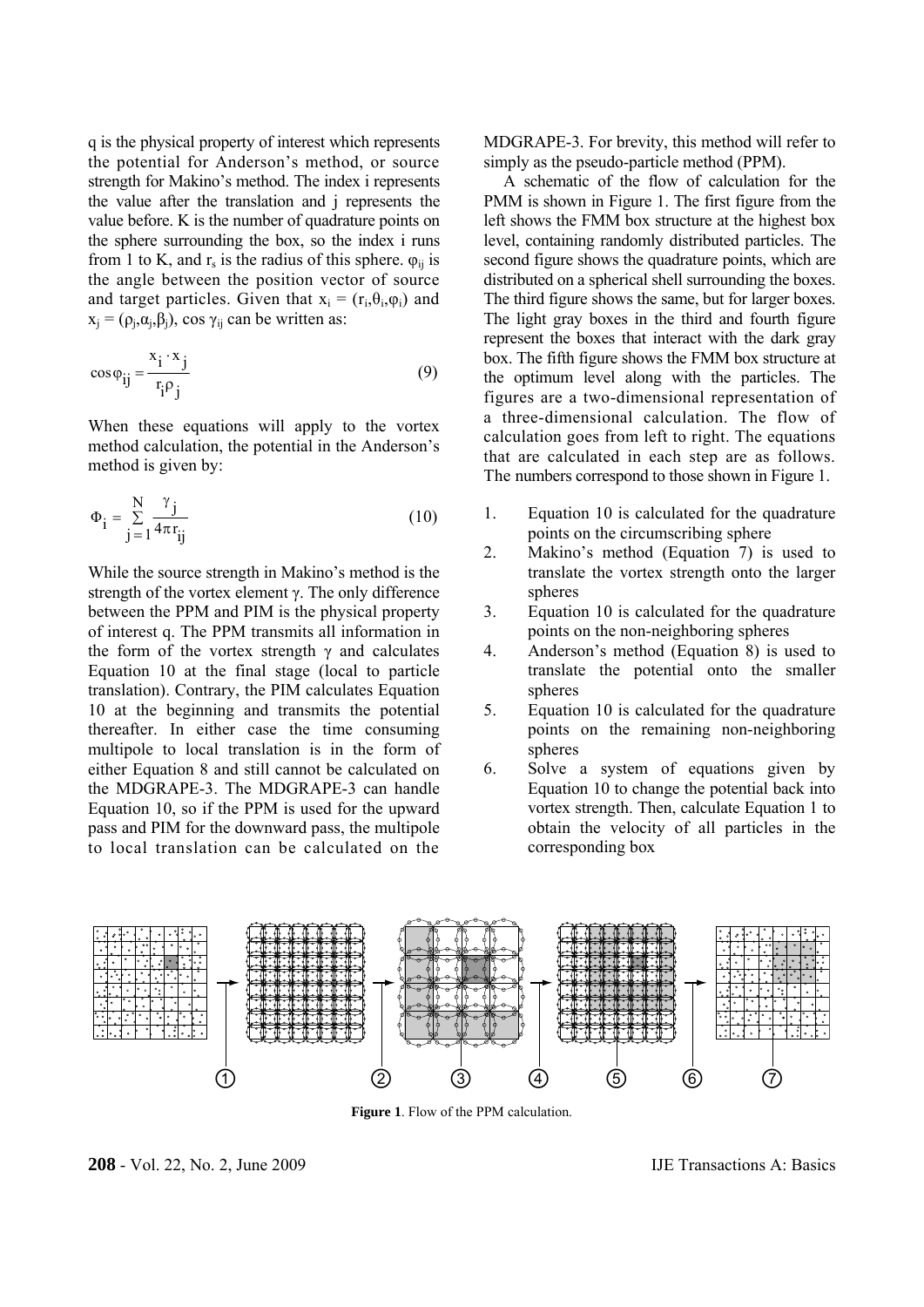7. Calculate the remaining induced velocity using Equation 1 for all particles in the light gray box in the last figure.

In a standard FMM 1 would be the particle to multipole translation, 2 the multipole to multipole translation, 3 the multipole to local translation, 4 the local to local translation, 5 the multipole to local translation, 6 the local to particle translation, and 7 would be the direct summation.

 The velocity calculation is performed for the direct summation, FMM, and PPM both with and without the MDGRAPE-3. N particles are randomly distributed in a box of  $[-\pi,\pi]^3$ , and N is changed from  $10^3$  to  $10^6$ . The order of multipole expansion in the FMM is set to  $p = 10$  for all cases. For the PPM this corresponds to the use of 216 quadrature points in the spherical-t structure. All calculations were performed on a Intel Core2Quad (2.4 GHz) machine. Programs were multithreaded and vectorized by the intel fortran compiler. The CPU-time is shown for the different methods in Figure 2. Direct, FMM, PPM, are the results of the direct summation, FMM, and PPM. Figure 2a shows the CPU-time of each method when it is entirely calculated on the host machine. Figure 2b shows the CPU-time when the MDGRAPE-3 is used. The CPU-time for lower N deviates from the scaling laws, (especially in Figure 2b) because the relative computational overhead of insignificant portions of the program is dominant in these circumstances. The following observations can be made for calculations with large N.

 The direct summation is over 200 times faster when calculated on the MDGRAPE-3. The FMM is about 13 times faster and the PPM is about 48 times faster when the MDGRAPE-3 is used. As shown in Figure 2a, the FMM is approximately 3 times faster than the PPM. However, in Figure 2b the PPM is slightly faster than the FMM for large N. The PPM can calculate both the multipole to local translation and the direct summation on the MDGRAPE-3, and should have a computational cost proportional to N. This is a large advantage over the standard FMM, where only the direct summation can be calculated.

The  $L^2$  error for the different methods is shown in Figure 3. The direct calculation is used as reference. The large error at small N is caused by the truncation of the smoothing functions for non-



**Figure 2**. CPU-time for direct summation, FMM, and PPM with and without MDGRAPE-3 (a) without MDGRAPE-3 (b) with MDGRAPE-3.

neighboring boxes at the optimum level. In the present calculations the core radius of the vortex elements are set to  $2\pi N^{-1/3}$  so that the overlap ratio is close to 1 for all N. The truncation error is largest at  $N = 10<sup>3</sup>$  where the inter-particle spacing is large compared to the optimum box size. The error becomes large again when the optimum box level changes, as shown near  $N \approx 2 \times 10^4$  and  $N \approx$  $2 \times 10^5$  for the FMM in Figure 3a.

## **3. VORTEX RING CALCULATION**

**3.1. Calculation Condition** The initial radius of the vortex rings was R=1 while the cross-section radius was  $r = 0.05$ . The rings were inclined at an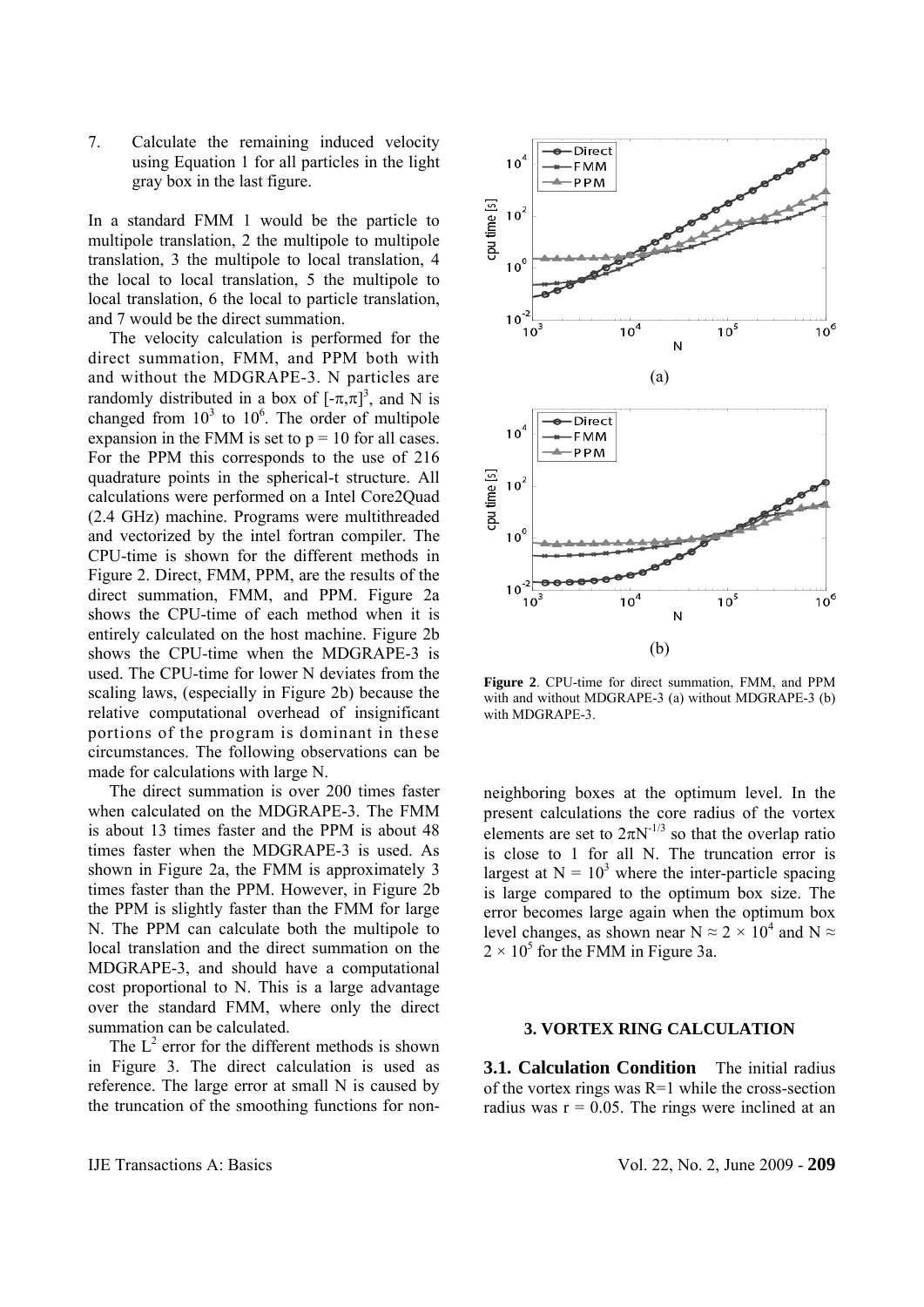angle  $\theta = 15^{\circ}$  relative to the z-axis (Figure 4). The Reynolds number based on the ring circulation was  $Re_{\Gamma} = \Gamma/v = 400$ . The initial condition had a Gaussian distribution of vorticity in the cross section, as observed in experiments [19]. The vortex elements were distributed up to  $3\sigma_{\rm g}$ , where  $\sigma_{g}$  is the standard deviation of the Gaussian distribution. This allows the diffusion to take place at the regions surrounding the vortex ring. Furthermore, the initial core radius of the vortex elements  $\sigma_0$  was set to twice the inter-particle spacing, which guarantees the overlap of elements for long calculations.

**3.2. Movement of Vortex Elements** The collision of vortex rings is calculated using the second condition. The number of particles is changed for  $10^5 \le N \le 10^7$ , while the Reynolds number is kept constant. The corresponding number of cross sections and number of elements per cross section are shown in Table 1. These numbers are determined by choosing a interparticle distance that yields the total number of elements closest to  $N \approx 10^5$ ,  $N \approx 10^6$ , and  $N \approx 10^7$ .

 The movement of vortex elements for Case A is illustrated in Figure 5. The time  $t^* = t\Gamma/R^2$  is used hereafter, which is normalized by the circulation and radius of the vortex ring. At (a)  $t^*=15$ , the two rings collide and begin to merge. At (b)  $t^* = 30$ , the two rings merge into one. At (c)  $t^* = 45$  the vortex rings reconnect and form two new rings. One of the key features of the present calculation is that the vortex reconnection can be clearly observed. These results are supported by the fact that the present method considers the diffusion in the region surrounding the rings and also uses an accurate spatial adaption technique to ensure the convergence of the diffusion scheme for longer calculations. The reconnection observed here is also similar to the VIC results of Cottet, et al [13] and experimental results by Kida, et al [20].

**3.3. Effect of Spatial Resolution** The necessity of a large number of particles to reproduce the quantitative aspects of the flow will be shown here. The kinetic energy  $K = 1/2u_i^2$  is calculated from the velcoity of the vortex elements directly. The decay of kinetic energy is shown in Figure 6a to compare the results for different N. A quantitative difference between Case A and the other two is





**Figure 3**.  $L^2$  error for direct summation, FMM, and PPM with and without MDGRAPE-3 (a) without MDGRAPE-3 (b) with MDGRAPE-3.



**Figure 4**. Initial condition for the computation of two vortex rings. Here R-radius of ring, r-radius of cross-section, S-distance between two rings, θ-inclined angle.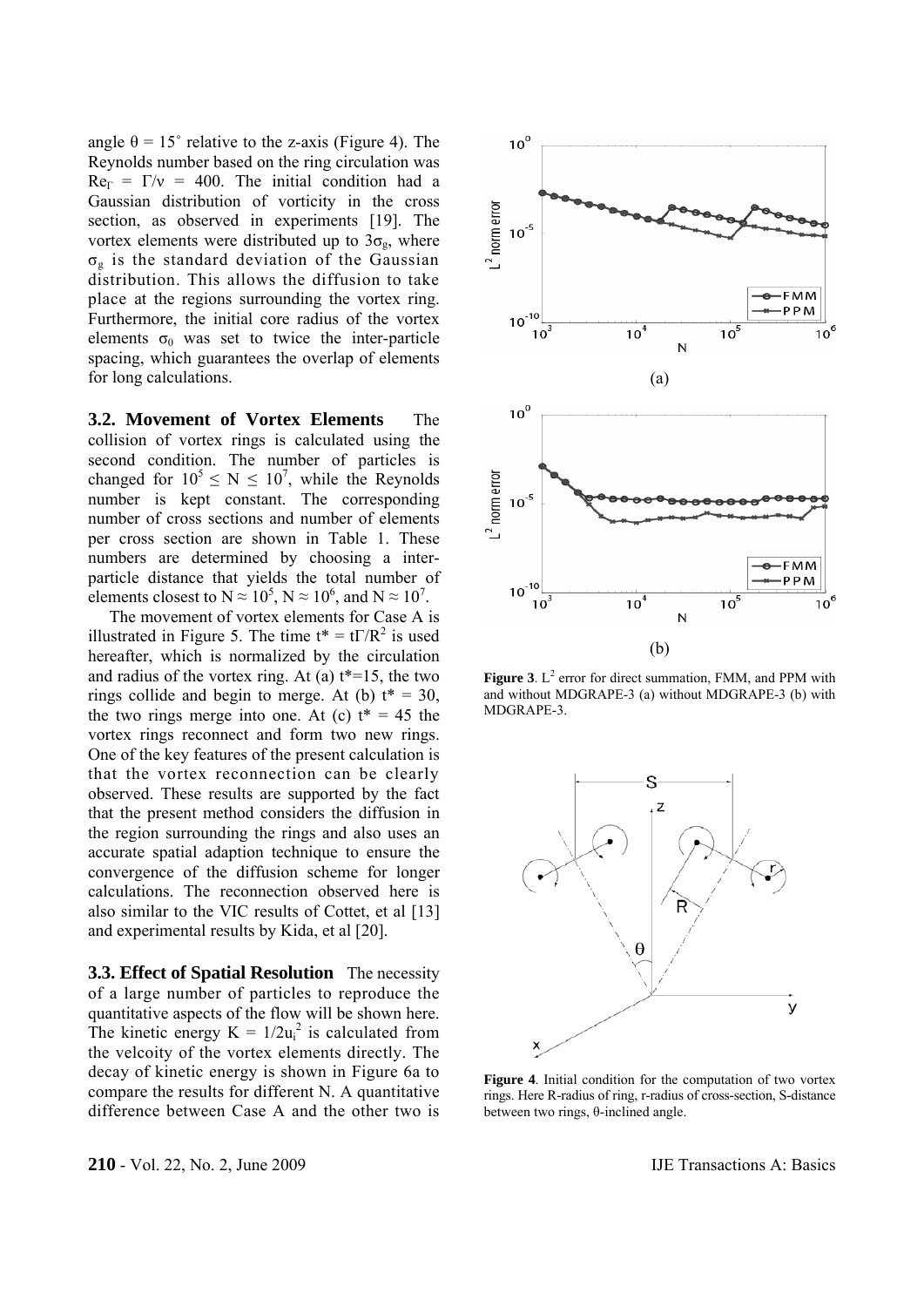**TABLE 1. Breakdown of the Number of Elements.**

| Case                  |        |         |          |
|-----------------------|--------|---------|----------|
| Number of Rings       |        |         |          |
| N per Cross Section   | 190    | 418     | 910      |
| <b>Cross Sections</b> | 271    | 1261    | 5677     |
| Total                 | 102980 | 1054196 | 10332140 |



**Figure 5**. Position of vortex elements for Case A (a)  $t^* = 15$  (b)  $t^* = 30$  (c)  $t^* = 45$ .

clearly observed. Thus, as the number of elements is increased from N  $\approx 10^5$  to N  $\approx 10^7$  the energy decay shows convergent behavior with respect to N.

 The energy spectra are calculated from the velocity distribution along the z-axis at selected times. The energy spectrum is shown in Figure 6b. The transfer and dissipation of kinetic energy determines the shape of the energy spectrum. Therefore, the agreement of the energy spectra reflects the soundness of the transfer and dissipation calculation. It is seen from Figure 6b that the energy spectra match when  $N \ge 10^6$ .

## **4. CONCLUSIONS**

The vortex method calculation is accelerated by the simultaneous use of the pseudo-particle method, Poisson integral method and a special purpose computer MDGRAPE-3. The direct summation is over 200 times faster when calculated on the MDGRAPE-3. The FMM is about 13 times faster and the PPM is about 48 times faster when calculated on the MDGRAPE-3. The FMM is approximately 3 times faster than the PPM without the MDGRAPE-3. However, the PPM becomes faster than the FMM when it is calculated on the MDGRAPE-3. Consequently, PPM with MDGRAPE-3 is the fastest technique among others discussed above.

 The collision of two vortex rings is selected as a test case. The reconnection of the vortex rings in the present calculation is similar to what is seen in experimental and DNS results. This is a result of the high precision of the stretching and diffusion calculations. The results of the calculations using more than 10<sup>6</sup> particles, not only reproduce the qualitative aspects of the reconnection, but also show nearly negligible discretization error. These features support the use of pure Lagrangian vortex methods in fairly complex 3-D flows.